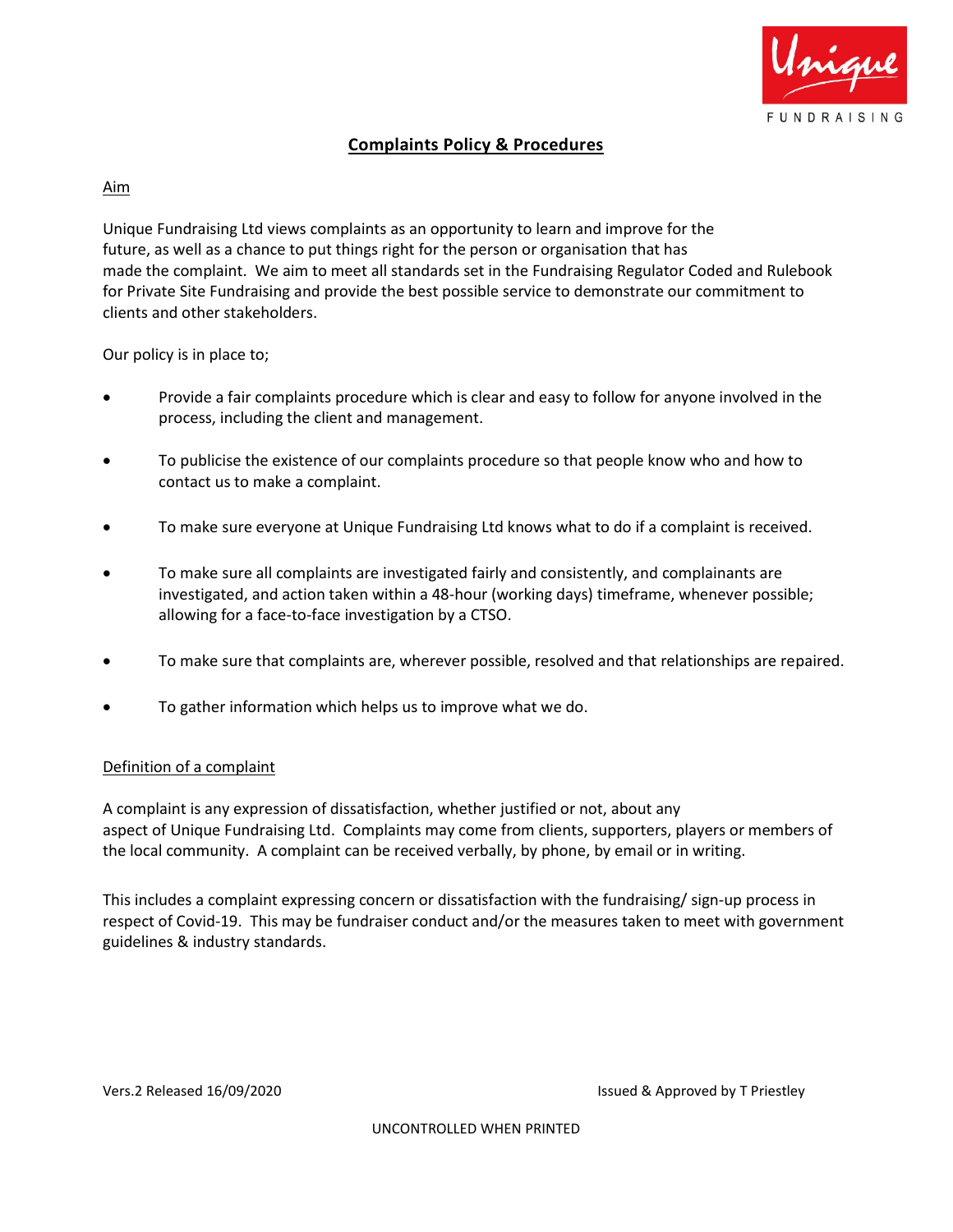## Contact Details for Complaints

Overall responsibility for this policy and its implementation lies with the HR/ Compliance Manager. The point of contact for all complaints at Unique Fundraising Ltd is Julie Calder, HR/ Compliance Manager. All complaints will be logged, investigated and dealt with as quickly and efficiently as possible.

## Recording/ reporting and monitoring of Complaints

Complaints are continually reviewed to identify trends which may indicate a need to take further action. All complaints are recorded on the Unique portal which is managed by the HR/ Compliance Manager with 'real time' access for all charity clients to view each stage of the process.

#### Procedure for Handling Complaints

Confidentiality - all complaint information will be handled sensitively, telling only those who need to know and following any relevant data protection requirements. The process for handling complaints is as follows;

- Details of the complaint received from the Charity/ Complainant via email, telephone or in person.
- Full details of the incident including; date, time, location, fundraiser involved, and description of the incident inputted onto the portal by either the HR/ Compliance Manager or supporter services of the charity client.
- If the complaint is inputted by the Charity, any comments by the Charity to be logged and the complaint is forwarded on to HR.
- HR Comments added and passed on to a field-based Compliance Training & Sales Officer (CTSO) for investigation. Any requests for any further information/clarity in respect of a complaint will be sought from the charity via email or the complainant directly, as appropriate. This may include a description of the fundraiser if not already supplied.
- Complaint investigated by CTSO, face to face whenever possible and 'Fundraisers comments' and 'Area Managers comments' completed on the portal. Passed back to HR.
- All comments considered, and compliance checks conducted by HR Manager, (including a check of the fundraiser's complaint/ anomalies history/ mystery shop reports and overall conduct).
- HR recommendation for course of action made in line with the Contract for Services Agreement (for contractors), or the Company Disciplinary Policy (Stage 1 to 4 process) (for employees).
- Recommendations of the HR Manager discussed with the Directors for endorsement/ approval.
- Discussions held with the charity client, at the weekly conference call or as deemed necessary to obtain the charity's endorsement/ approval for the proposed course of action.
- Case to be dealt with in one of the following ways: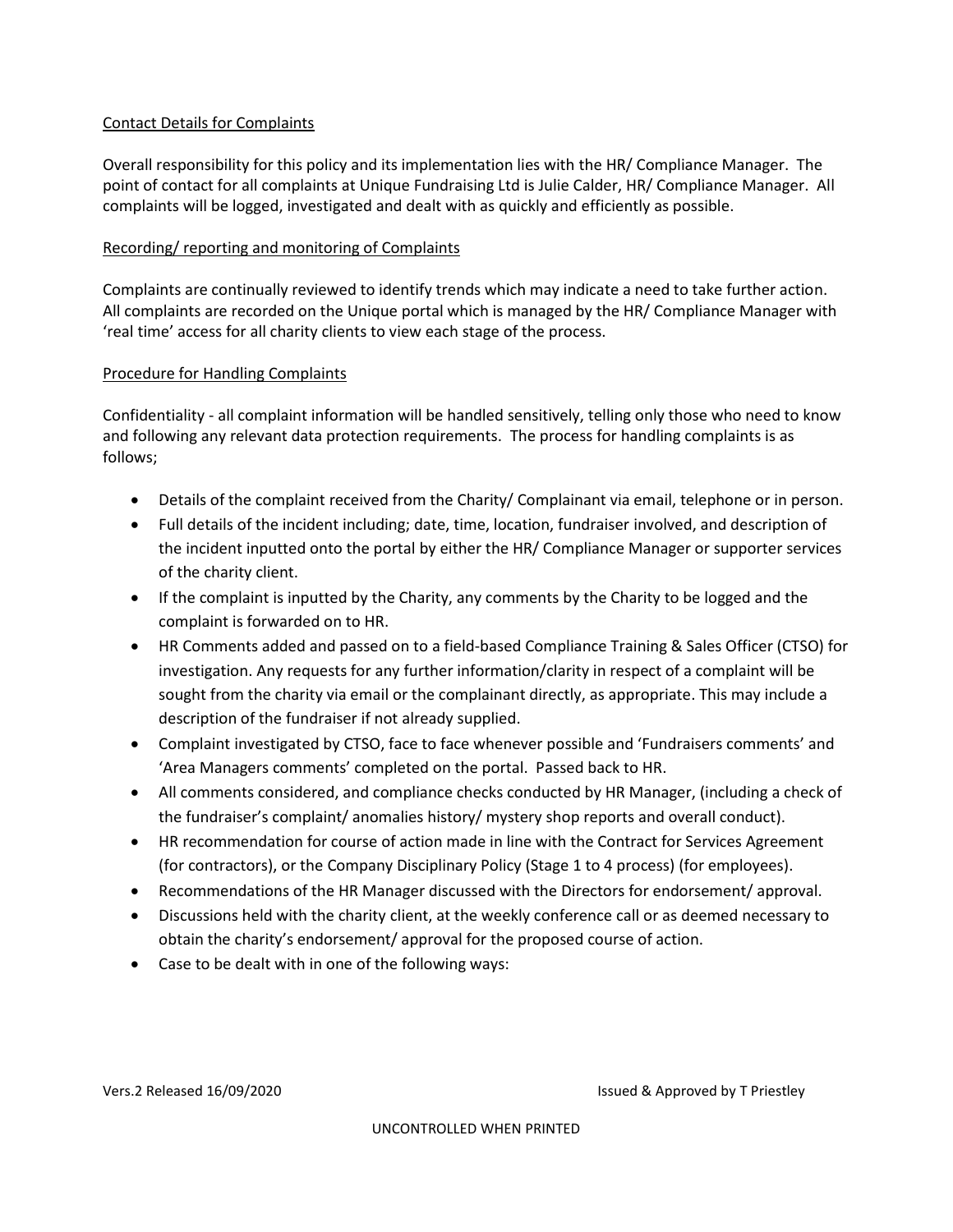# For Employees

- No further action required placed on file and employee to be monitored by Line Manager/ HR for any further incidents.
- To attend/complete further training.
- Disciplinary Policy implemented investigation/ disciplinary meeting held with the employee to fully establish the facts. Possible actions following the investigation:
	- Case dismissed with no further actions to take.
	- Issued with 'Stage 1' Verbal Warning/ 'Stage 2' Written Warning or 'Stage 3' Final Written Warning as appropriate. Follow up letter issued informing of the decision & the actions which could follow should there be further incidents. Further training implemented as deemed necessary.
	- Stage 4 Dismissal termination of contract.

# For Contractors

- To be monitored by Area Manager/ HR for any further incidents
- To attend refresher compliance training at Head Office or on-the-job training by a Manager/ CTSO in the field, as deemed appropriate.
- Contractor removed from the campaign (as agreed with the charity client).
- Termination of Contract for Services Agreement.

# Complaint recorded and logged under one of the following categories:

- Sponsorship Length
- Sponsorship Amount
- Conduct of Fundraiser
- Type of Fundraising
- Cancellation
- Incorrect Data
- Appearance & Bearing of fundraiser
- Incomplete consolidation

The complaint will then be forwarded on to the charity client for final comment before closing and actions taken by the HR/ Compliance Manager.